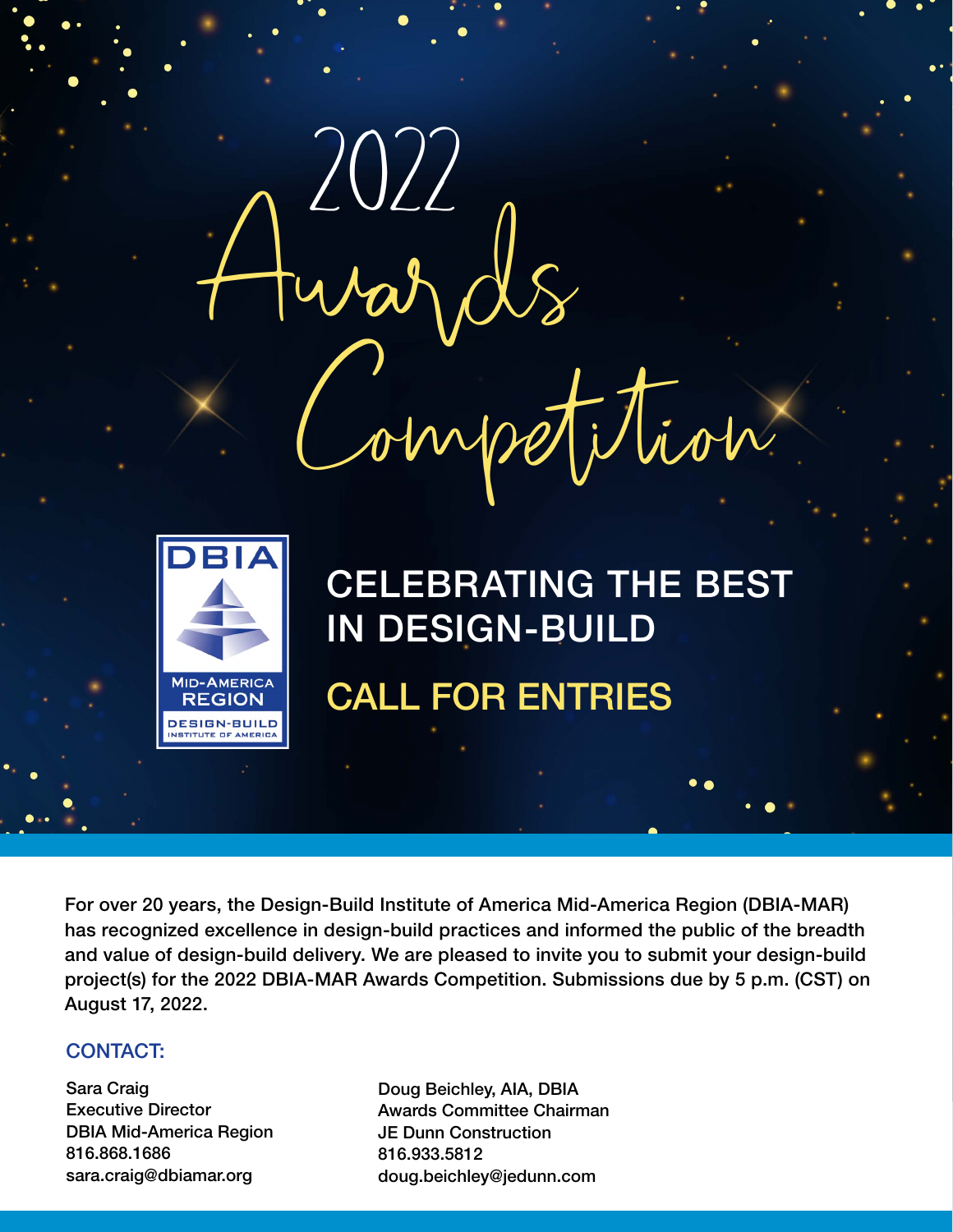# ELIGIBILITY CRITERIA

- Design-build projects that have been completed in Iowa, Kansas, Missouri and Nebraska
- Design-build projects that have been completed outside the four-state Mid-America Region (Iowa, Kansas, Missouri and Nebraska) boundary are eligible if the team meets one of the following conditions:
	- Design-build team is headquartered in Iowa, Kansas, Missouri or Nebraska.
	- Lead architect is headquartered in Iowa, Kansas, Missouri or Nebraska.
	- General contractor is headquartered in Iowa, Kansas, Missouri or Nebraska.
	- Owner is headquartered in Iowa, Kansas, Missouri or Nebraska.
	- Lead engineering firm is headquartered in Iowa, Kansas, Missouri or Nebraska.
- Design-build projects completed within the past five years AND prior to November 1, 2022 are eligible.
- Projects must be performed under a single-source contract between the owner/user and the design-builder , such as:
	- Design-build firm with at least in-house general construction and A&E.
	- Design-build joint venture between at least the general contractor and the A&E.
	- An A&E firm that holds at least a direct sub-contract with the project's general contractor.
	- A general contractor who holds at least a direct sub-contract with the project's principal design professional.
- The design-build team must have been at-risk for both the project's cost and the project's schedule.
- Project submittals must demonstrate successful application of design-build principles and best practices; to include interdisciplinary collaboration in early stages of the project and acceptance of single-entity risk.
- Simply completing projects on-time and within budget (with no litigation) is not a winning criterion, it is a minimum standard for all projects submitted.
- Winning projects will be selected for advanced and innovative application of total integrated project delivery and showing unique solutions for project challenges.
- DBIA-MAR's Award winners should exemplify principles of interdisciplinary teamwork, innovation and problem solving that characterize successful design-build delivery.

# DEADLINES + SUBMISSION FEES

The submission fee is \$500 for DBIA Members and DBIA-MAR Annual Sponsors and \$600 for non-members. If submitting multiple entries, the fee per entry after the first submission at full price is \$250 per entry. All submissions must be received before 5 p.m. (CST) on August 17, 2022. The submission deadline will be strictly observed.

Entries become property of DBIA-MAR and will not be returned. All corresponding video, interviews and/or promotional materials developed for winning teams is the sole property of DBIA-MAR.

# JUDGING

 $\bullet$ 

þ.

#### PRIMARY EVALUATION CRITERIA

- How the team successfully achieved owner/user project goals.
- How design-build "best practices" were integrated into the project. Please give specifics.
- Special emphasis will be placed on the design team's innovative use of new systems, methods and processes that benefit cost, efficiency/speed, safety, quality and use of technology. Give examples of how these helped meet the owner's project needs.
- Aesthetics, design quality, functionality and life-cycle are important factors.

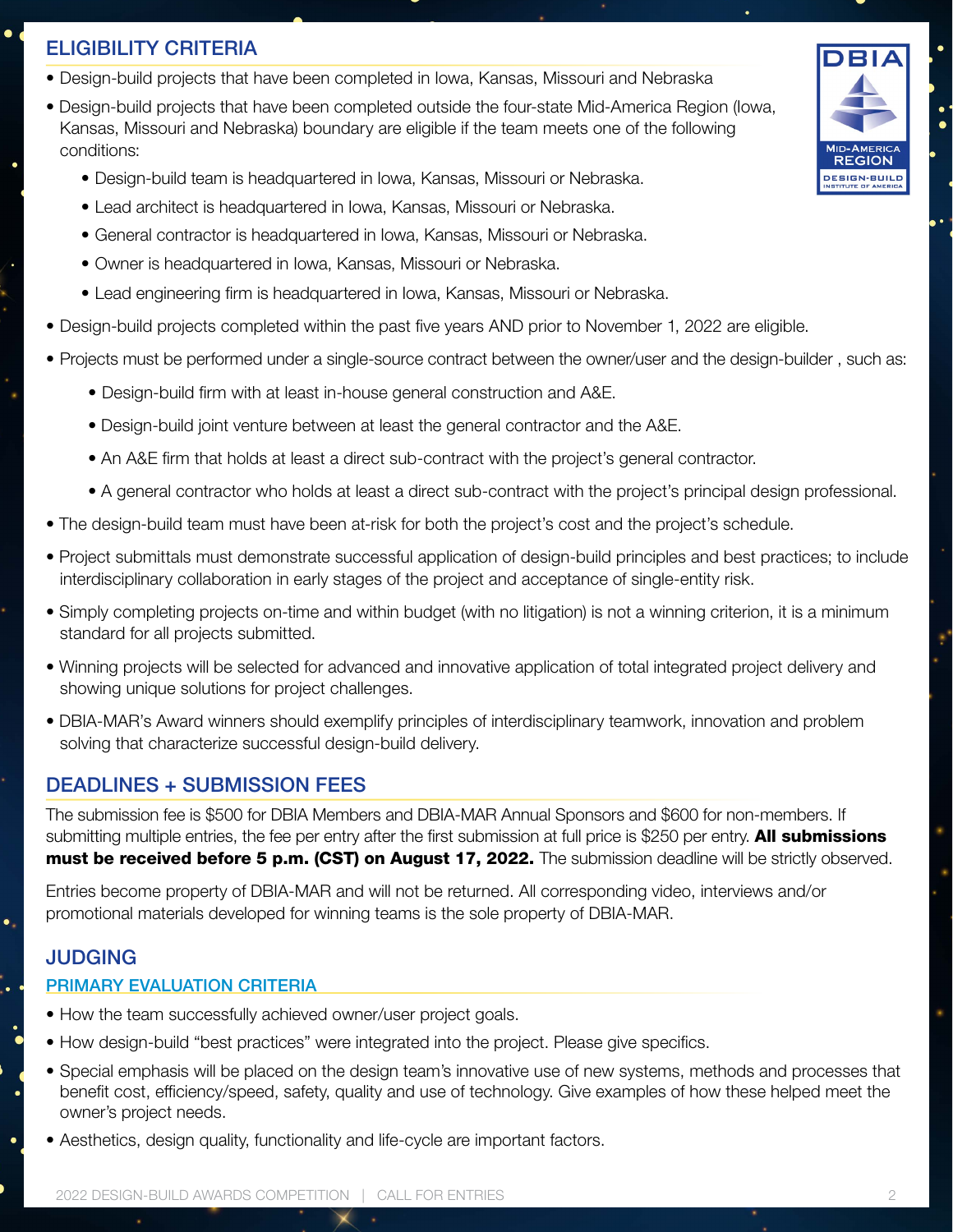# JURY

- Impartial experts, selected from DBIA-MAR membership, owners and industry peers will consider the submissions.
- At the jury's discretion, additional awards may be presented to submissions in each of the categories.
- The jury may choose not to name a winner for any specific category/award based on submissions.
- The jury will be looking for a project with an outstanding design emphasis and may recognize a special award in this area. Projects from across all categories submitted will be examined for such a distinction. The jury is not obligated to make this award.
- The jury's decisions are final.

### POSSIBLE AWARDS

Awards may be given in each category at the discretion of the judges at the following levels:

**Excellence Award** – highest scoring project(s) in category.

**Merit Award** – second highest scoring project(s) in category.

**Design Excellence Award** – Honor projects that achieve an owner's overall aesthetic and functional vision through outstanding design. More than one award **may** be given in this category.

**Design-Build Project of the Year** – Chosen from all categories, **one** project with outstanding scores and based on consensus of the jury **may** be awarded this top achievement.

**Schedule Award** – Honor projects that were completed with aggressive schedules to showcase speed-to-market.

**Innovation Award** – Honor projects that exemplify innovative techniques.

**Small Projects Award** – Honor vertical projects under \$10M and horizontal projects under \$30M.

### PUBLICATION

DBIA-MAR reserves the right to publish any and all entry materials submitted or any part thereof without compensation. This includes photographs and names of any and all entrants and projects submitted to the awards competition.

### SUBMISSION REQUIREMENTS

Submittals should be provided exactly as outlined below in Submission Format. One (1) electronic version (PDF) of the entire submission submitted via OneDrive will be the only requirement in 2022. Upon payment of the entry fee, a link to the OneDrive site will be emailed to entrant to upload files. No hard copies or USB drives will be accepted. Entries should include design-build entity's name, address and contact information, as well as project name on the cover. Minimum requirements are clarified in Submission Format below, and are expressly required in the order requested. A signed and dated cover letter on the submitting firm's letterhead must accompany each entry to include the paragraph below.

"I understand that the contents of this entry and associated material developed for winning teams become the property of DBIA-MAR and will not be returned. I further understand that DBIA-MAR shall have the right to make all text and photographs available for publication without compensation, real or implied, and without claim by contestants against the judging committee, DBIA-MAR, its staff or individual DBIA members."

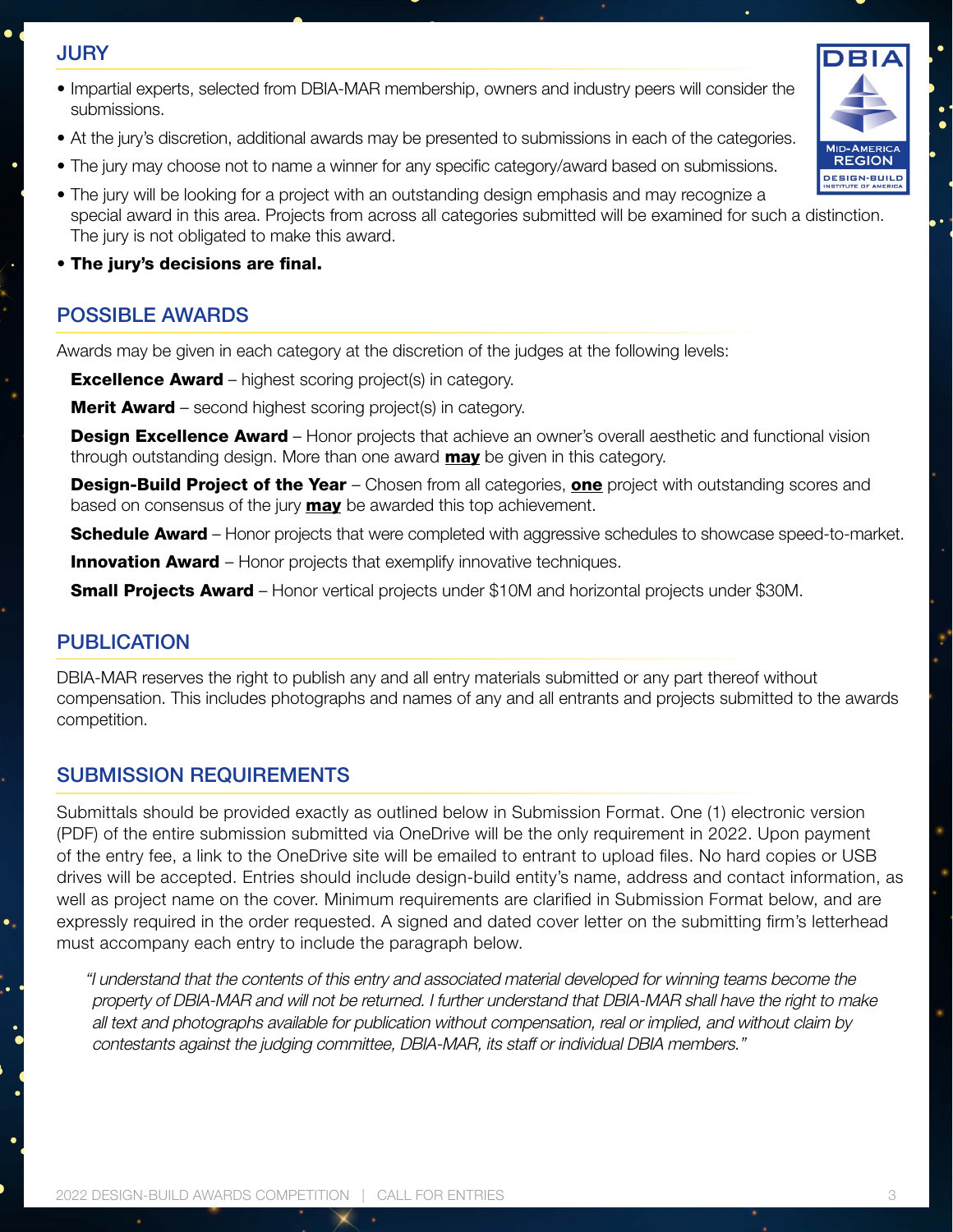# TYPE OF PROJECTS TO BE SUBMITTED:

COMMERCIAL – Airports, Hotel/Hospitality, Leisure/Theatre, Museum, Multi-Family, Office, Retail, Sports Facility, Warehouse/Distribution, Other

EDUCATIONAL – Libraries, Public and Private Schools, Universities, Colleges, Other

**HEALTHCARE** – Hospitals, Medical Clinics, Doctors Office Buildings, Other

INSTITUTIONAL – Correctional, Police and Fire Stations, Church/Worship Facilities, Municipal/Public Building, **Other** 

INDUSTRIAL PROCESS FACILITY – Heavy Manufacturing, Light Manufacturing, Petro/Chemical/Process, Power, Water/Wastewater, Other

CIVIL INFRASTRUCTURE – Bridge, Collection/Conveyance, Environmental, Flood Control, Highway, Marine/ Harbor, Rail, Streets, Telecommunications, Transit, Tunnel, Utility, Other

### SUBMISSION FORMAT

Submissions must be provided in the following format:

- One (1) PDF format submission document titled with the project name uploaded via OneDrive.
- The PDF document must be complete and be organized with sections as directed in the following instructions.
- Provide page numbers in the lower right footer.
- Minimum 10 point font.
- In addition to incorporating photographs into the Appendix of the response, please provide separate, high resolution .jpeg photograph files. Maximum of 10 images.

#### **COVER**

ļ.

ė

Project name, award category, construction completion date and project address. Name, address, email and phone number of key contact person(s) of submitting firm(s).

#### EXECUTIVE SUMMARY (15 PTS)

Part I – Provide an Executive Summary highlighting key aspects and distinctive elements of the project. Please include the who, what, when, why, where and how, in summary format without exceeding two pages to be used during awards ceremony.

Part II – Provide the following information exactly as you would like it on an award, should your project submittal receive one:

Project Title: Project City and State: Design-Builder:\* Designer:\* Owner:\*

\*Area for Design-Builder, Designer and Owner is limited to three lines total. Extra lines will be subject to additional fees.

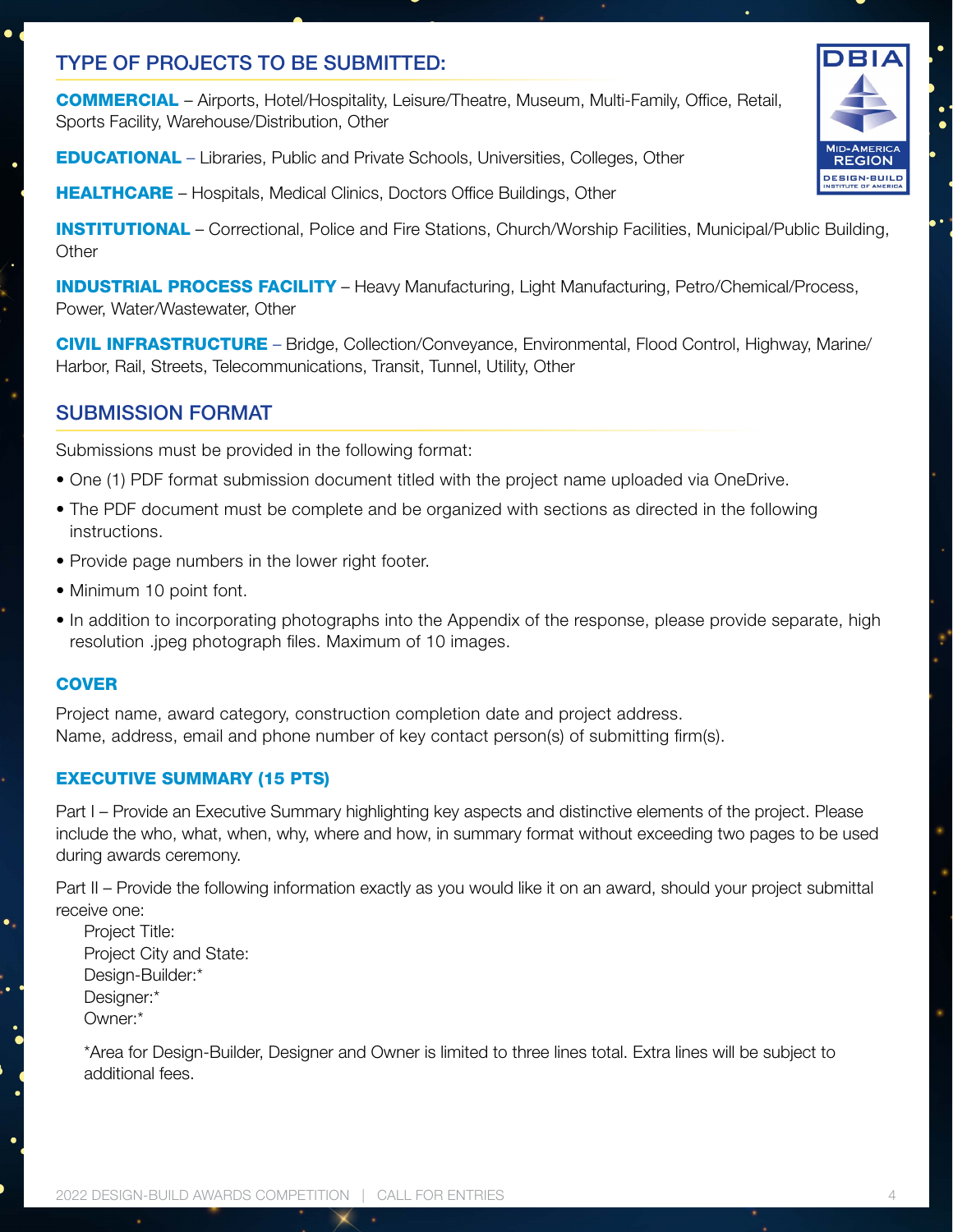### **SECTION ONE**

# DESIGN-BUILD PROJECT APPLICATION

Please fill out the form below and include it under Section One of Submission Format. Please use a separate form for each project.

|                                                                       |                                                                                                                                                                                                                               | DESIGN-BUIL<br><b>INSTITUTE OF AMERIC</b> |
|-----------------------------------------------------------------------|-------------------------------------------------------------------------------------------------------------------------------------------------------------------------------------------------------------------------------|-------------------------------------------|
|                                                                       |                                                                                                                                                                                                                               |                                           |
|                                                                       |                                                                                                                                                                                                                               |                                           |
|                                                                       |                                                                                                                                                                                                                               |                                           |
|                                                                       | Email / Phone: Letters and the second contract of the second contract of the second contract of the second contract of the second contract of the second contract of the second contract of the second contract of the second |                                           |
| Key Design-Build Team Members (Only as Applicable):                   |                                                                                                                                                                                                                               |                                           |
|                                                                       |                                                                                                                                                                                                                               |                                           |
|                                                                       |                                                                                                                                                                                                                               |                                           |
|                                                                       |                                                                                                                                                                                                                               |                                           |
|                                                                       |                                                                                                                                                                                                                               |                                           |
|                                                                       |                                                                                                                                                                                                                               |                                           |
|                                                                       |                                                                                                                                                                                                                               |                                           |
|                                                                       |                                                                                                                                                                                                                               |                                           |
|                                                                       |                                                                                                                                                                                                                               |                                           |
|                                                                       |                                                                                                                                                                                                                               |                                           |
|                                                                       | Electrical Email / Phone: Lectrical Email / Phone: Lectrical Annual Annual Annual Annual Annual Annual Annual                                                                                                                 |                                           |
|                                                                       |                                                                                                                                                                                                                               |                                           |
|                                                                       |                                                                                                                                                                                                                               |                                           |
|                                                                       |                                                                                                                                                                                                                               |                                           |
|                                                                       |                                                                                                                                                                                                                               |                                           |
|                                                                       |                                                                                                                                                                                                                               |                                           |
|                                                                       |                                                                                                                                                                                                                               |                                           |
|                                                                       |                                                                                                                                                                                                                               |                                           |
|                                                                       |                                                                                                                                                                                                                               |                                           |
| Other:                                                                | <u> 1989 - Johann Harry Harry Harry Harry Harry Harry Harry Harry Harry Harry Harry Harry Harry Harry Harry Harry</u>                                                                                                         |                                           |
|                                                                       |                                                                                                                                                                                                                               |                                           |
|                                                                       | Which of the following led the design-build team (assumed project risk)?                                                                                                                                                      |                                           |
| □ Design-Build Firm                                                   | <b>Builder</b>                                                                                                                                                                                                                | Developer                                 |
| $\Box$ A/E<br>2022 DESIGN-BUILD AWARDS COMPETITION   CALL FOR ENTRIES | $\Box$ Joint Venture                                                                                                                                                                                                          | Other (Please Specify)<br>П               |

D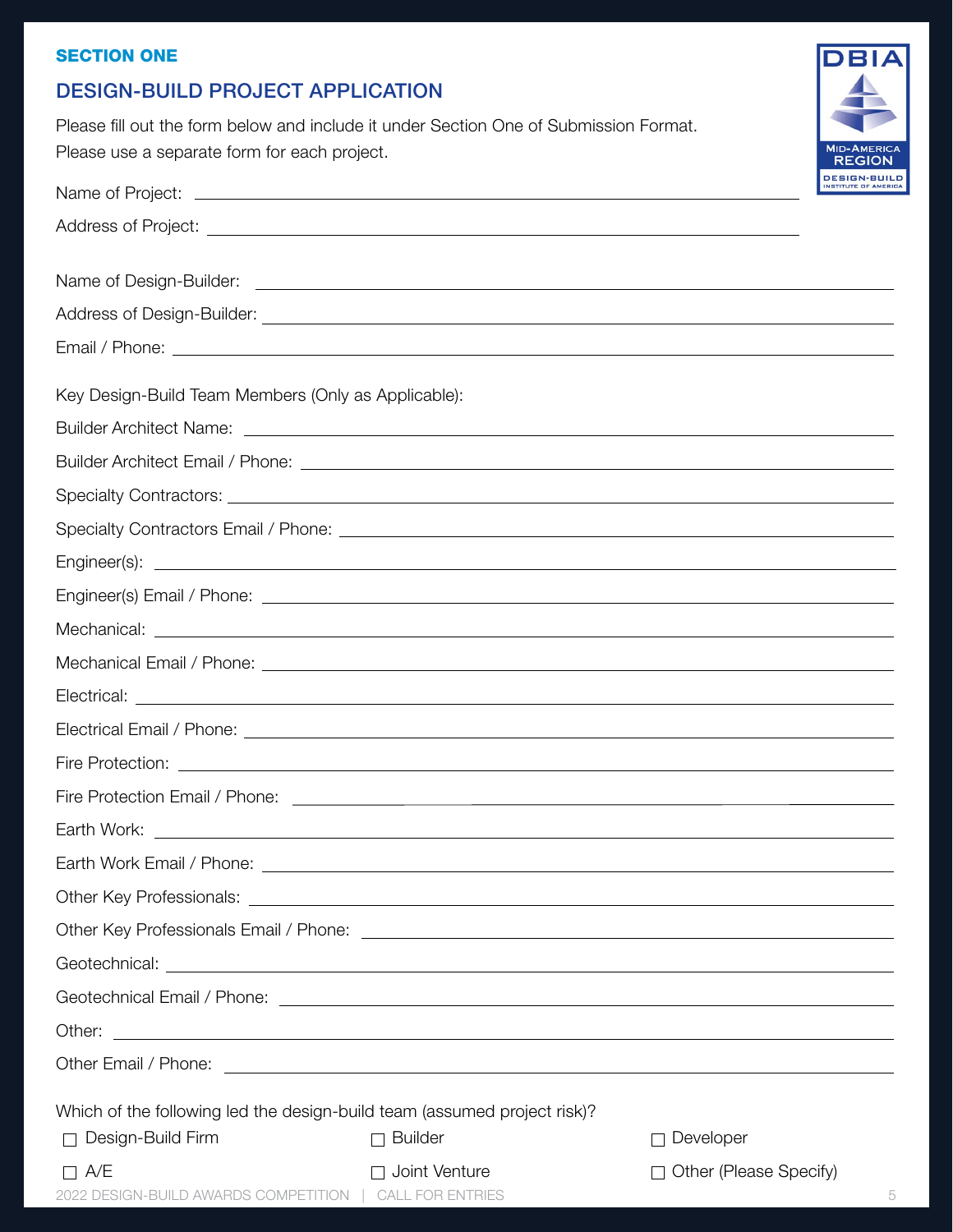| Name of Client/Owner:                      |                                                                                                                                                                                                                                     |                                                                                           |                                                            |
|--------------------------------------------|-------------------------------------------------------------------------------------------------------------------------------------------------------------------------------------------------------------------------------------|-------------------------------------------------------------------------------------------|------------------------------------------------------------|
|                                            | Address of Client/Owner: <u>contract and a series of client</u> of client of the series of client of the series of client of the series of the series of client of the series of the series of the series of the series of the seri |                                                                                           |                                                            |
|                                            |                                                                                                                                                                                                                                     |                                                                                           |                                                            |
| Category of Client/Owner:                  |                                                                                                                                                                                                                                     |                                                                                           | <b>MID-AMERICA</b><br>REGION<br><b>ISTITUTE OF AMERICA</b> |
| Private Corporation                        | $\Box$ Non-Profit Corporation                                                                                                                                                                                                       |                                                                                           |                                                            |
| State, Municipal or Local Agency           | Developer                                                                                                                                                                                                                           |                                                                                           |                                                            |
| Federal Agency<br>$\Box$                   |                                                                                                                                                                                                                                     |                                                                                           |                                                            |
| Type of Project (Choose One)<br>Commercial |                                                                                                                                                                                                                                     |                                                                                           |                                                            |
| Airports                                   | Hotel/Hospitality                                                                                                                                                                                                                   | Leisure/Theatre                                                                           |                                                            |
| Museum                                     | Multi-Family                                                                                                                                                                                                                        | $\Box$ Office                                                                             |                                                            |
| Retail<br>$\Box$                           | <b>Sports Facility</b>                                                                                                                                                                                                              | □ Warehouse/Distribution                                                                  |                                                            |
| $\Box$                                     |                                                                                                                                                                                                                                     |                                                                                           |                                                            |
| Educational                                |                                                                                                                                                                                                                                     |                                                                                           |                                                            |
| $\Box$ Library                             | <b>Public and Private Schools</b>                                                                                                                                                                                                   | Other (Please Specify):<br>$\Box$                                                         |                                                            |
| $\Box$ Universities                        | Colleges                                                                                                                                                                                                                            | the control of the control of the control of the control of the control of the control of |                                                            |
| Healthcare                                 |                                                                                                                                                                                                                                     |                                                                                           |                                                            |
| $\Box$ Hospitals                           | <b>Doctors Office Buildings</b>                                                                                                                                                                                                     |                                                                                           |                                                            |
| <b>Medical Clinics</b>                     |                                                                                                                                                                                                                                     |                                                                                           |                                                            |
| Institutional                              |                                                                                                                                                                                                                                     |                                                                                           |                                                            |
| <b>Correctional Facility</b>               | □ Church/Worship Facilities                                                                                                                                                                                                         |                                                                                           |                                                            |
| Municipal/Public Building                  | $\Box$ Police and Fire Stations                                                                                                                                                                                                     |                                                                                           |                                                            |
|                                            |                                                                                                                                                                                                                                     |                                                                                           |                                                            |
| <b>Industrial Process Facility</b>         |                                                                                                                                                                                                                                     |                                                                                           |                                                            |
| <b>Heavy Manufacturing</b>                 | □ Light Manufacturing                                                                                                                                                                                                               | □ Petro/Chemical/Process                                                                  |                                                            |
| Power                                      | Water/Wastewater                                                                                                                                                                                                                    |                                                                                           |                                                            |
|                                            |                                                                                                                                                                                                                                     |                                                                                           |                                                            |
| Civil Infrastructure                       |                                                                                                                                                                                                                                     |                                                                                           |                                                            |
| <b>Bridge</b>                              | <b>Streets</b>                                                                                                                                                                                                                      | $\square$ Utility                                                                         |                                                            |
| Flood Control                              | Collection/Conveyance                                                                                                                                                                                                               | $\Box$ Environmental                                                                      |                                                            |
| Rail                                       | Highway                                                                                                                                                                                                                             | □ Marine/Harbor                                                                           |                                                            |
| Tunnel                                     | Telecommunications                                                                                                                                                                                                                  | $\Box$ Transit                                                                            |                                                            |
| Other (Please Specify):                    |                                                                                                                                                                                                                                     |                                                                                           |                                                            |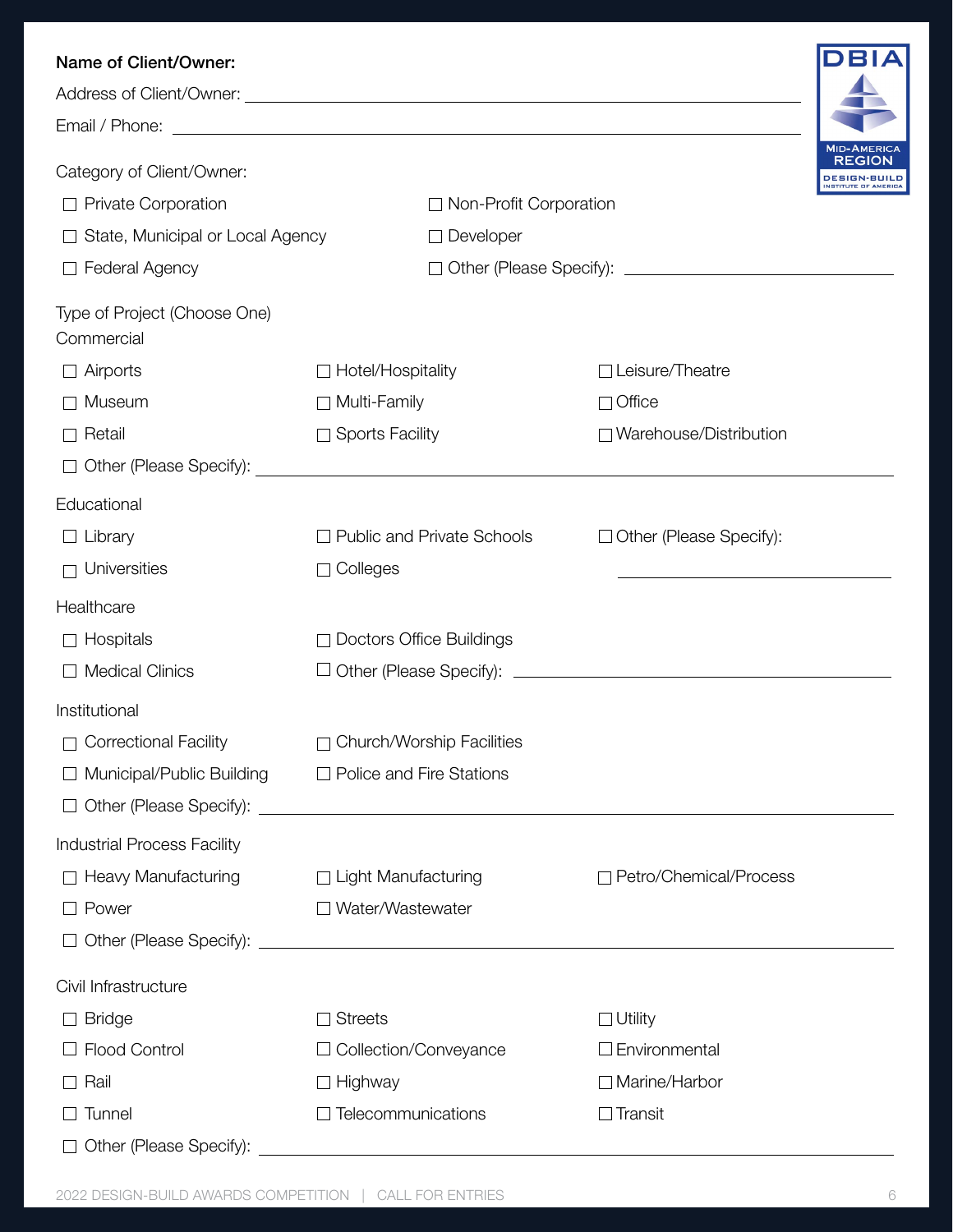|                                                                          |                | Project Size: (Area, Volume, Length as Applicable) _____________________________                           |              |
|--------------------------------------------------------------------------|----------------|------------------------------------------------------------------------------------------------------------|--------------|
|                                                                          |                | Project Cost: (Rounded to the Nearest U.S. Dollar) _____________________________                           |              |
|                                                                          |                | Schedule: ___________________________________Start Date: ______________________Completion Date: __________ |              |
| <b>Performance/Success Measures</b>                                      |                |                                                                                                            | DESIGN-BUILD |
| Did the project finish at or below budget?                               | $\Box$ Yes     | $\Box$ No                                                                                                  |              |
| Did the project finish ahead of schedule?                                | Yes<br>$\perp$ | $\Box$ No                                                                                                  |              |
| Does the project exhibit design excellence?                              | $\Box$ Yes     | No<br>$\Box$                                                                                               |              |
| Identify design-build delivery variation used on this project:           |                |                                                                                                            |              |
|                                                                          |                | Direct Design-Build (design-builder engaged for design and construction from inception of the project)     |              |
| issued by the owner)                                                     |                | Design Criteria Design-Build (design-builder responds to performance requirements and criteria for design  |              |
|                                                                          |                | Preliminary Design Design-Build (the RFP contains preliminary or conceptual design information)            |              |
|                                                                          |                |                                                                                                            |              |
| Type of procurement/selection process used:<br>Sole Source               |                | Qualifications-based Selection                                                                             |              |
| Best Value (technical and price with discussions)                        |                | $\Box$ Best Value (technical and price without discussions)                                                |              |
| Meets Criteria/Low Price                                                 |                | $\Box$ Low Bid                                                                                             |              |
| <b>Fixed Budget/Best Design</b>                                          |                | □ Other (Please Specify): <u>__________________________</u>                                                |              |
| Type of design-build contract commercial terms:                          |                |                                                                                                            |              |
| Cost Plus Fee                                                            |                | <b>Guaranteed Maximum Price</b>                                                                            |              |
| Lump Sum                                                                 |                | □ Other (Please Specify): <u>_________________________</u>                                                 |              |
| What were the evaluation criteria for selection? (Choose all that apply) |                |                                                                                                            |              |
| <b>Technical Solution</b>                                                |                | $\Box$ Environmental Sustainability                                                                        |              |
| Image/Character of Design                                                |                | $\Box$ Operations & Maintenance Costs                                                                      |              |
| Past Performance                                                         |                | $\Box$ Financial Capacity                                                                                  |              |
| Quality of Materials and Systems                                         |                | $\Box$ Management Plan                                                                                     |              |
| <b>Completion Schedule</b>                                               |                | <b>Construction Cost</b>                                                                                   |              |
| <b>Energy Conservation</b>                                               |                | $\Box$ Fee                                                                                                 |              |
| Other (Please Specify):                                                  |                |                                                                                                            |              |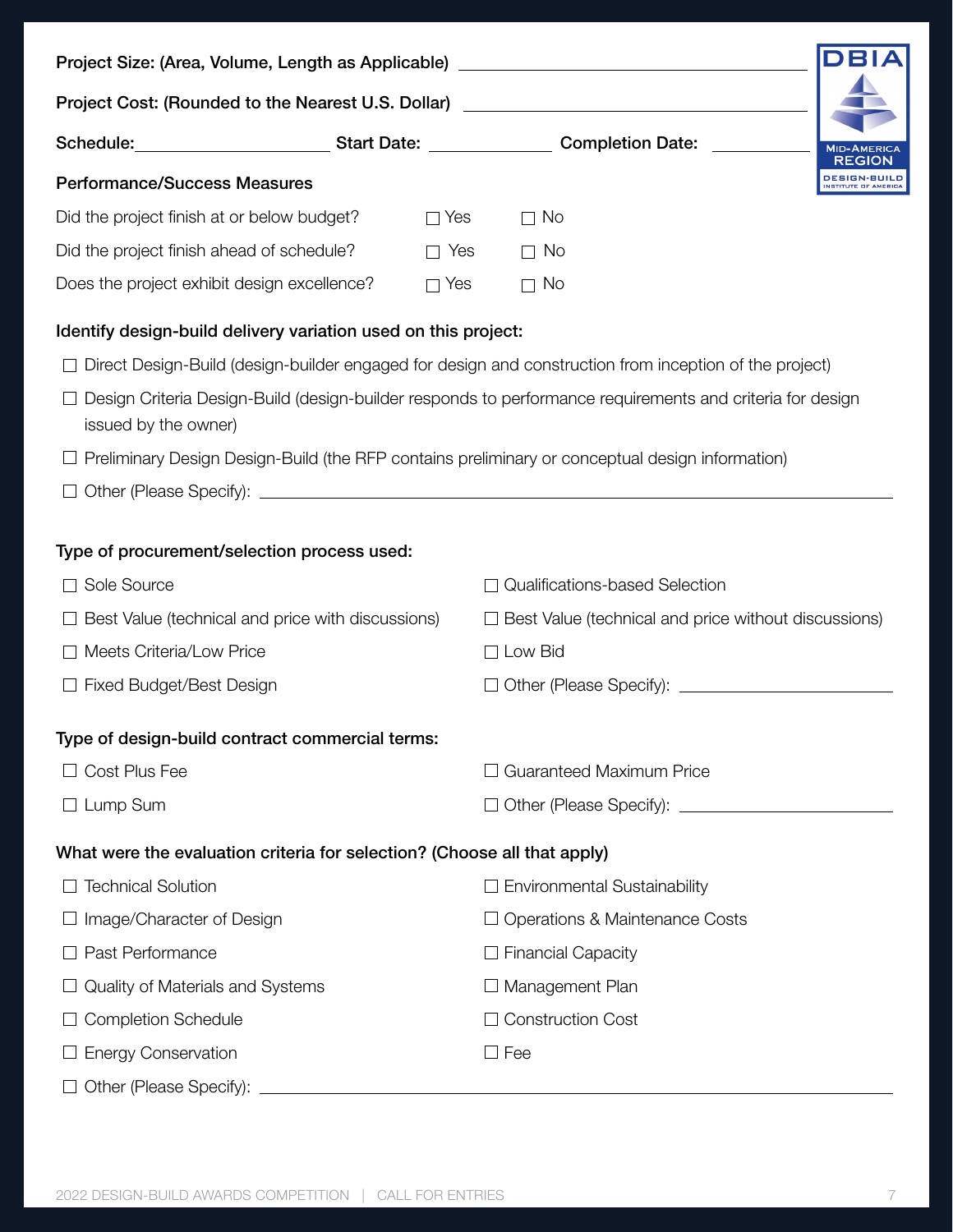# PROJECT TEAM (20 PTS)

Describe the design-build entity, the contractual relationships and how risks and rewards were allocated within the group for integrated project delivery and interdisciplinary collaboration to the benefit of the project. Include an organization chart. Identify contact information (name, phone number, email address) for all members of the project team, including:

- 1. Submitting entity
- 2. Contractual design-build contract holder
- 3. General contractor, architect(s), engineer(s), sub-consultant(s) and subcontractor(s)
- 4. Owner/developer
- 5. Additional significant team members

### CONTRACTING APPROACH (20 PTS)

Provide the following, at minimum, when describing the contracting approach between the design-builder and owner:

- 1. How you achieved single-point contractual responsibility.
- 2. How you achieved project collaboration and innovation.
- 3. How was equitable risk allocation obtained to the benefit of the project?
- 4. Describe the process used to select the design-builder (QBS, BVS, low bid, etc.).
- 5. Indicate the design-build contract format (cost-based, lump sum, etc.) utilized on the project.
- 6. Provide an example of teaming agreement that was used on this project.
- 7. Lessons Learned

### SECTION TWO

#### SAFETY (5 PTS)

Describe your approach to promote a safe environment during both design development and construction — give specific examples of how this approach worked on this project. Provide record of the safety performance for the project including total hours worked on the project, incident rate and any lost time accidents (LTA). Unique safety measures should be described for the judge's review and point award in this category. Boilerplate safety plans are not acceptable and points deducted.

### QUALITY (30 PTS)

- 1. Provide a detailed description of the project, contracted scope and goals. Include brief architectural, structural, mechanical, electrical and plumbing discussion. For industrial, process or technically complex facilities, include a brief description of significant project requirements.
- 2. Describe project innovation as detailed in the judging section.
- 3. Describe quality assurance process. Identify specific instances where the design-build process encouraged cost control and quality assurance.
- 4. Describe aesthetic aspects and how they were successfully achieved. Where did these meet Owner needs/ requirements or surpass them.
- 5. Describe overall complexity and how significant challenges were overcome.
- 6. Include how the design-build process contributed to successful project delivery.
- 7. Describe how sustainability concepts were incorporated.
- 8. Include any other unique qualities related to excellence in design aspects of project.